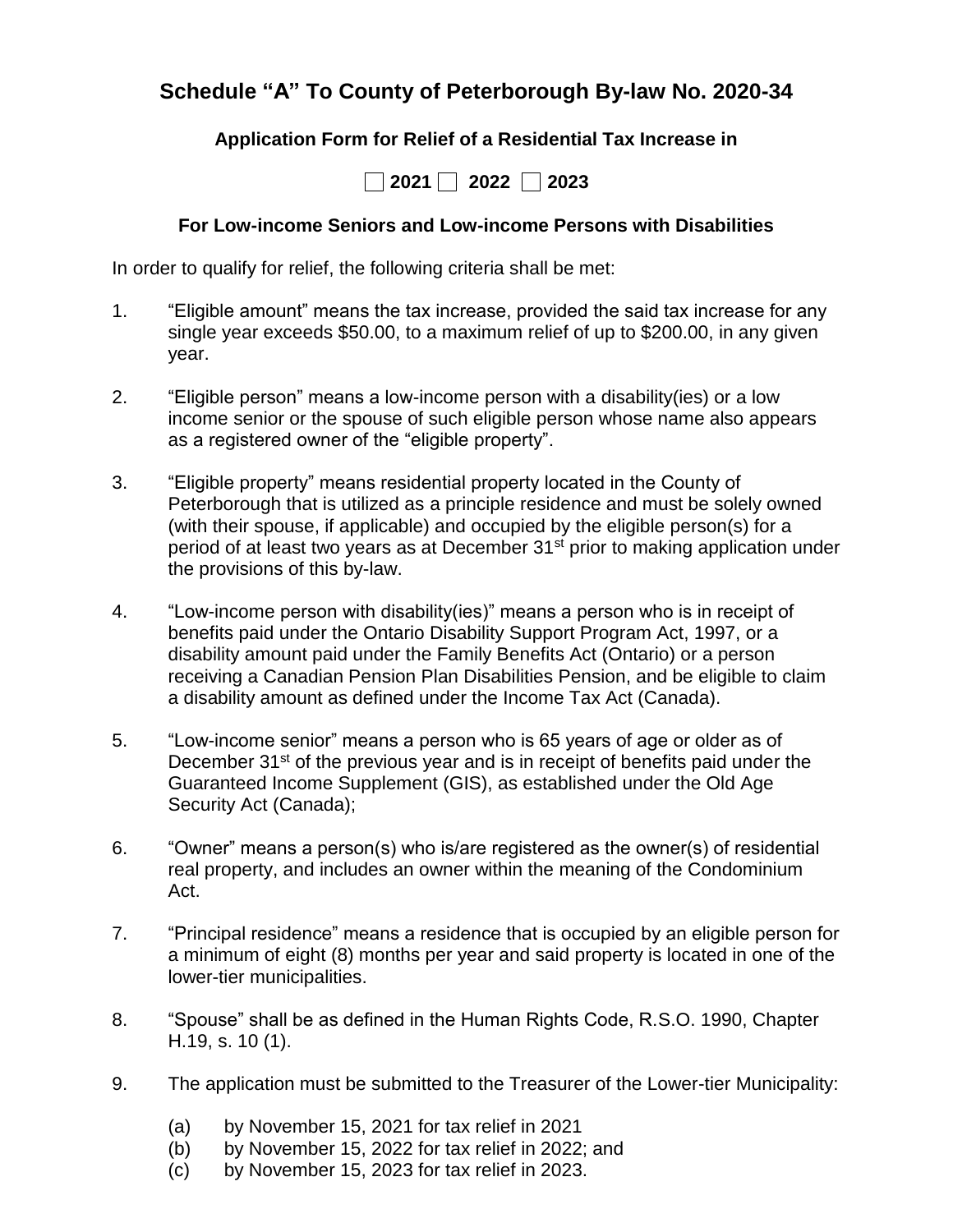#### **Page 2 of Schedule "A" of By-law No. 2020-34** \_\_\_\_\_\_\_\_\_\_\_\_\_\_\_\_\_\_\_\_\_\_\_\_\_\_\_\_\_\_\_\_\_\_\_\_\_\_\_\_\_\_\_\_

10. The owner or spouse of the owner or both must occupy the property, which the application for tax relief is made as their principle residence and they shall have owned the property since December 31 of the 2<sup>nd</sup> year previous to the taxation year. (Example: for 2021 the property must be owned as of December 31, 2019).

#### **Additional Information/Considerations:**

- 1. The Treasurer of the Lower Tier Municipality shall adjust the collector's roll and provide for a tax relief in 2021, 2022, or 2023 for the tax increase subject to the following conditions:
	- (a) The applicant must properly complete the municipal application form and file same with the Treasurer of the lower-tier municipality by November 15th of the year so applied.
	- (b) Applications must include documentation in supporting the applicant is an eligible person and that the property with respect to which the application is made is an eligible property.
	- (c) Evidence of ownership must be submitted with the application.
- 2. The maximum amount of relief granted shall be no more than \$200.00 in any given year.
- 3. The tax relief applies only to increases in tax based upon assessment values and does not apply to any additional charges that may be levied against the property, including but not restricted to local improvement charges, or any other miscellaneous types of charges added to the Tax Roll for collection purposes.
- 4. No tax relief granted pursuant to this by-law shall be allowed to an owner in respect of more than one (1) single family dwelling unit in any year and the residence must be solely classified in the Residential tax classification.
- 5. Tax relief shall be granted, pursuant to By-law 2020-34, to only one eligible person per household.
- 6. A relief shall be granted for a tax increase only where the balance of property tax is current and all arrears have been paid in full.
- 7. Successful applications will result in a credit applied to the eligible property tax account.
- 8. Credits will not be refunded but will be applied to future property taxes.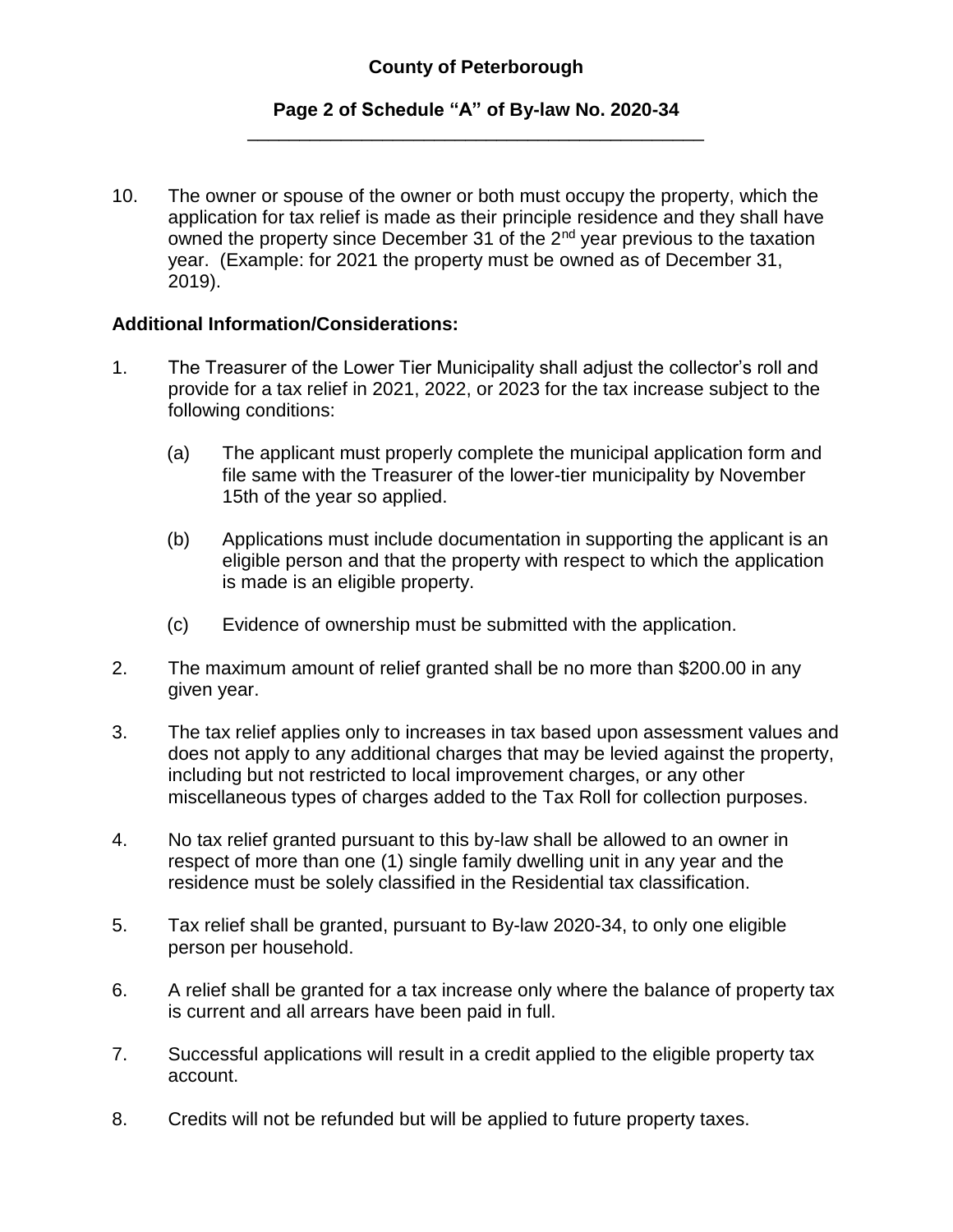# **County of Peterborough**

**Page 3 of Schedule "A" of By-law No. 2020-34** \_\_\_\_\_\_\_\_\_\_\_\_\_\_\_\_\_\_\_\_\_\_\_\_\_\_\_\_\_\_\_\_\_\_\_\_\_\_\_\_\_\_\_\_

| <b>To Be Completed By Applicant</b>                             |                                                   |
|-----------------------------------------------------------------|---------------------------------------------------|
| Application Form for Relief of a Residential Tax Increase in    |                                                   |
| $\sqrt{2021}$ 2022 2023                                         |                                                   |
| For Low-income Seniors and Low-income Persons with Disabilities |                                                   |
| Name:                                                           |                                                   |
| <b>Address:</b>                                                 |                                                   |
|                                                                 |                                                   |
| <b>Legal Description of Subject Property:</b>                   |                                                   |
|                                                                 |                                                   |
|                                                                 |                                                   |
|                                                                 |                                                   |
| <b>Current year taxes</b>                                       | Line 1                                            |
| Prior year taxes                                                | Line 2<br><u> 1990 - Johann Barbara, martin a</u> |
| <b>Tax Increase</b>                                             | Line 3<br>(line 1 minus line 2)                   |
| Less \$50.00 (minimum amount of increase to qualify)            | Line 4                                            |
| Amount in excess of minimum (if negative, enter"0")             | Line 5<br>(line 3 minus line 4)                   |
| Amount eligible for Relief to a maximum of \$200.00             | Line 6<br>(Line 5 or \$200, whichever is less)    |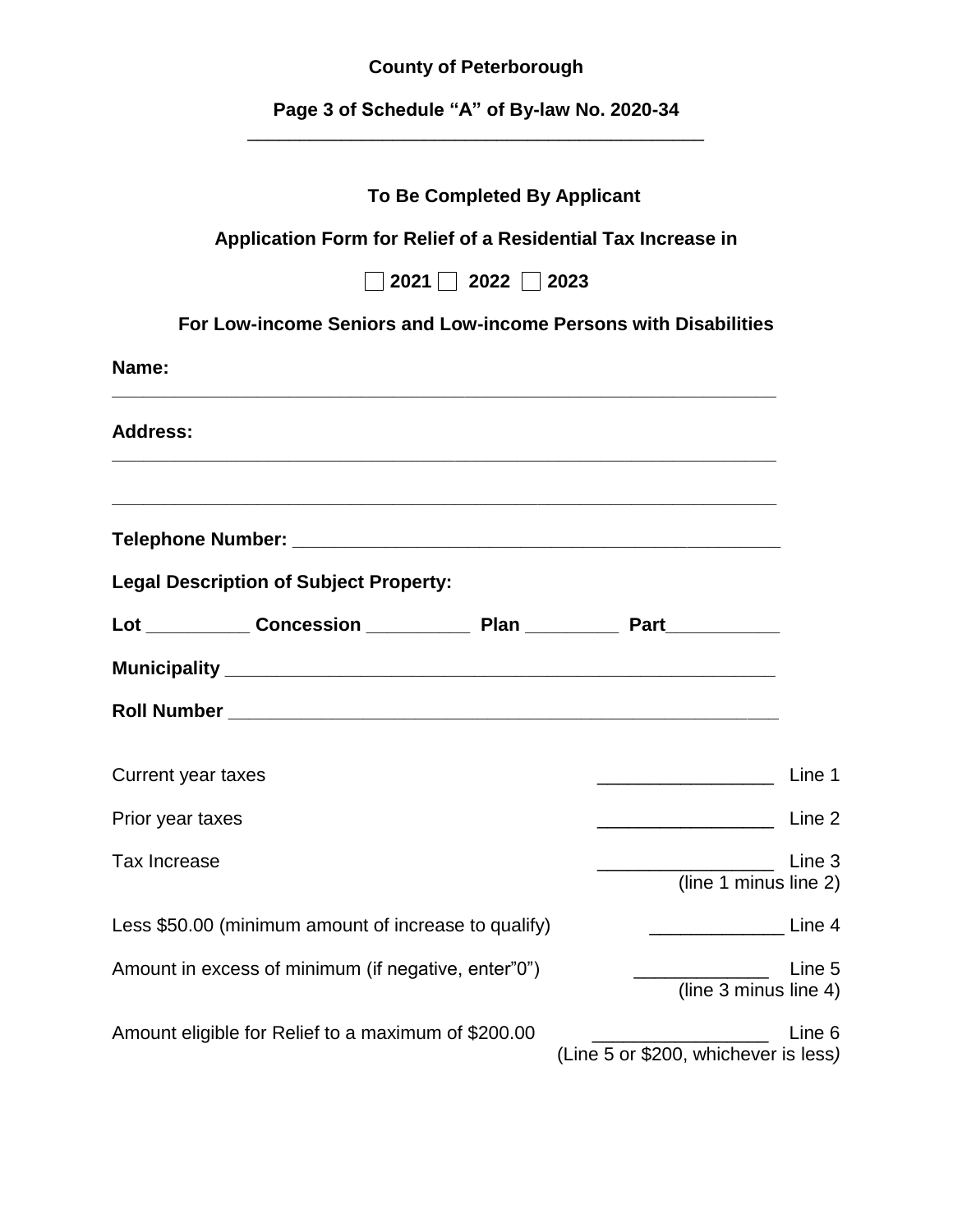#### **County of Peterborough**

#### **Page 4 of Schedule "A" of By-law No. 2020-34** \_\_\_\_\_\_\_\_\_\_\_\_\_\_\_\_\_\_\_\_\_\_\_\_\_\_\_\_\_\_\_\_\_\_\_\_\_\_\_\_\_\_\_\_

1. Are you receiving a benefit paid under the Ontario Disability Support Program Act, 1997 or a disability benefit amount paid under the Family Benefits Act (Ontario)?

Yes □ No □

(If yes, evidence of benefit must be submitted with the application form.)

2. Are you receiving an increment paid under the Guaranteed Income Supplement (GIS) as established under Part II of the Old Age Security Act, R.S., 1985, c 0-9 (Canada)?

| Yes $\Box$ | No $\Box$ |  |
|------------|-----------|--|
|            |           |  |

(If yes, evidence of benefit must be submitted with the application form.)

3. Are you receiving a Canada Pension Plan Disabilities Pension and are eligible to claim a disability amount under the Income Tax Act (Canada)?

 $Yes \Box No \Box$ 

(If yes, evidence of benefit must be submitted with the application form.)

4. Are you the registered owner of the above noted property and have owned it since December 31 or the 2<sup>nd</sup> year previous to the taxation year. (Example: For tax relief in 2021, property must be owned on December 31, 2019. For tax relief in 2022, property must be owned on December 31, 2020. For tax relief in 2023, property must be owned on December 31, 2023.)

Yes □ No □

(If yes, evidence of benefit must be submitted with the application form)

5. Is the above-noted property your principal place of residence? ("Principal residence" means a residence that is occupied by an eligible person for a minimum of eight (8) months per year.)

Yes □ No □

6. Have you or another registered owner of the property made an application for tax relief for more than one (1) single family dwelling unit in any year?

Yes □ No □